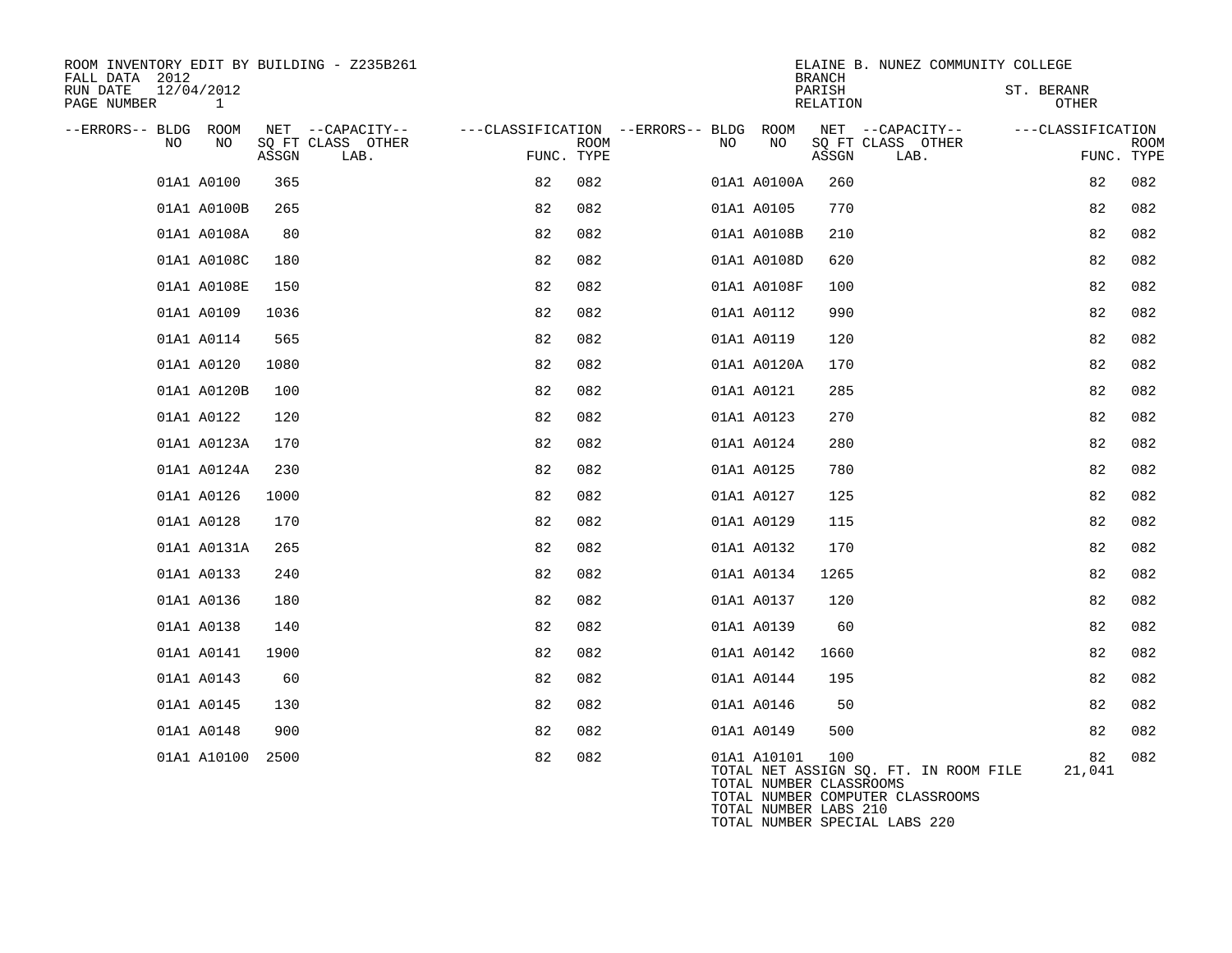| ROOM INVENTORY EDIT BY BUILDING - Z235B261<br>FALL DATA 2012 |       |                           |    |                           |                                        |     |                                                                                   | <b>BRANCH</b>      |      | ELAINE B. NUNEZ COMMUNITY COLLEGE                                         |                            |                           |
|--------------------------------------------------------------|-------|---------------------------|----|---------------------------|----------------------------------------|-----|-----------------------------------------------------------------------------------|--------------------|------|---------------------------------------------------------------------------|----------------------------|---------------------------|
| RUN DATE<br>12/04/2012<br>PAGE NUMBER<br>2                   |       |                           |    |                           |                                        |     |                                                                                   | PARISH<br>RELATION |      |                                                                           | ST. BERANR<br><b>OTHER</b> |                           |
| --ERRORS-- BLDG ROOM                                         |       | NET --CAPACITY--          |    |                           | ---CLASSIFICATION --ERRORS-- BLDG ROOM |     |                                                                                   |                    |      | NET --CAPACITY--                                                          | ---CLASSIFICATION          |                           |
| NO.<br>NO                                                    | ASSGN | SQ FT CLASS OTHER<br>LAB. |    | <b>ROOM</b><br>FUNC. TYPE |                                        | NO. | NO                                                                                | ASSGN              | LAB. | SQ FT CLASS OTHER                                                         |                            | <b>ROOM</b><br>FUNC. TYPE |
| 0000<br>01A2                                                 | 85    |                           | 82 | 082                       |                                        |     | TOTAL NUMBER CLASSROOMS<br>TOTAL NUMBER LABS 210<br>TOTAL NUMBER SPECIAL LABS 220 |                    |      | TOTAL NET ASSIGN SQ. FT. IN ROOM FILE<br>TOTAL NUMBER COMPUTER CLASSROOMS |                            | 85                        |
| 010B 0000                                                    | 3735  |                           | 82 | 082                       |                                        |     | 010B B0100                                                                        | 1400               |      |                                                                           | 82                         | 082                       |
| 010B B0101                                                   | 75    |                           | 82 | 082                       |                                        |     | 010B B0102                                                                        | 70                 |      |                                                                           | 82                         | 082                       |
| 010B B0105                                                   | 360   |                           | 82 | 082                       |                                        |     | 010B B0106                                                                        | 95                 |      |                                                                           | 82                         | 082                       |
| 010B B0107                                                   | 70    |                           | 82 | 082                       |                                        |     | 010B B0108                                                                        | 1500               |      |                                                                           | 82                         | 082                       |
| 010B B0109                                                   | 80    |                           | 82 | 082                       |                                        |     | 010B B0110                                                                        | 576                |      |                                                                           | 82                         | 082                       |
| 010B B0111                                                   | 80    |                           | 82 | 082                       |                                        |     | 010B B0112                                                                        | 110                |      |                                                                           | 82                         | 082                       |
| 010B B0116                                                   | 200   |                           | 82 | 082                       |                                        |     | 010B B0117                                                                        | 85                 |      |                                                                           | 82                         | 082                       |
| 010B B0117A                                                  | 1040  |                           | 82 | 082                       |                                        |     | 010B B0119                                                                        | 170                |      |                                                                           | 82                         | 082                       |
| 010B B0122                                                   | 1300  |                           | 82 | 082                       |                                        |     | 010B B0123                                                                        | 55                 |      |                                                                           | 82                         | 082                       |
| 010B B0124                                                   | 55    |                           | 82 | 082                       |                                        |     | 010B B0125                                                                        | 470                |      |                                                                           | 82                         | 082                       |
| 010B B0126                                                   | 140   |                           | 82 | 082                       |                                        |     | 010B B0127                                                                        | 595                |      |                                                                           | 82                         | 082                       |
| 010B B0128                                                   | 240   |                           | 82 | 082                       |                                        |     | 010B B0129                                                                        | 85                 |      |                                                                           | 82                         | 082                       |
| 010B B0130                                                   | 1300  |                           | 82 | 082                       |                                        |     | 010B B0131                                                                        | 60                 |      |                                                                           | 82                         | 082                       |
| 010B B0131B                                                  | 310   |                           | 82 | 082                       |                                        |     | 010B B0131C                                                                       | 1400               |      |                                                                           | 82                         | 082                       |
| 010B B0132                                                   | 250   |                           | 82 | 082                       |                                        |     | 010B B0135                                                                        | 100                |      |                                                                           | 82                         | 082                       |
| 010B B0136                                                   | 100   |                           | 82 | 082                       |                                        |     | 010B B0137                                                                        | 50                 |      |                                                                           | 82                         | 082                       |
| 010B B0138                                                   | 200   |                           | 82 | 082                       |                                        |     | 010B B0140                                                                        | 3000               |      |                                                                           | 82                         | 082                       |
| 010B B0150                                                   | 3124  |                           | 82 | 082                       |                                        |     | 010B B0150A                                                                       | 210                |      |                                                                           | 82                         | 082                       |
| 010B B0151                                                   | 576   |                           | 82 | 082                       |                                        |     | 010B B0160                                                                        | 5226               |      |                                                                           | 82                         | 082                       |
| 010B B0161                                                   | 432   |                           | 82 | 082                       |                                        |     | 010B B0162                                                                        | 260                |      |                                                                           | 82                         | 082                       |
| 010B B0163                                                   | 1135  |                           | 82 | 082                       |                                        |     | 010B B0164                                                                        | 140                |      |                                                                           | 82                         | 082                       |
| 010B B0165                                                   | 100   |                           | 82 | 082                       |                                        |     | 010B B0166                                                                        | 100                |      |                                                                           | 82                         | 082                       |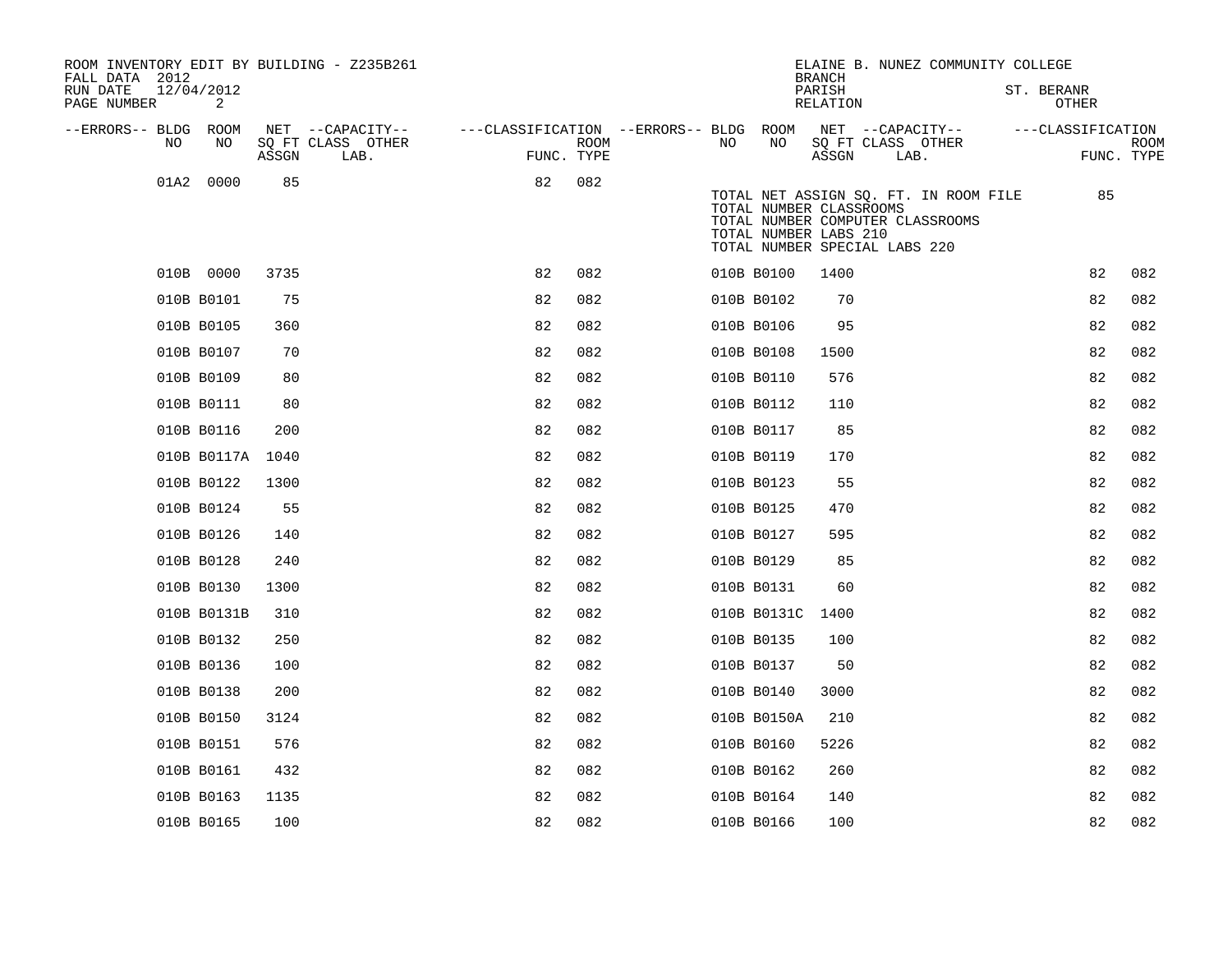| ROOM INVENTORY EDIT BY BUILDING - Z235B261<br>FALL DATA 2012 |       |                           |                                        |                    |     |            |                                                                                           |                           | ELAINE B. NUNEZ COMMUNITY COLLEGE                                         |                     |                           |
|--------------------------------------------------------------|-------|---------------------------|----------------------------------------|--------------------|-----|------------|-------------------------------------------------------------------------------------------|---------------------------|---------------------------------------------------------------------------|---------------------|---------------------------|
| 12/04/2012<br>RUN DATE<br>PAGE NUMBER<br>3                   |       |                           |                                        |                    |     |            | <b>BRANCH</b><br>PARISH<br>RELATION                                                       |                           |                                                                           | ST. BERANR<br>OTHER |                           |
| --ERRORS-- BLDG ROOM                                         |       | NET --CAPACITY--          | ---CLASSIFICATION --ERRORS-- BLDG ROOM |                    |     |            |                                                                                           | NET --CAPACITY--          |                                                                           | ---CLASSIFICATION   |                           |
| NO<br>NO                                                     | ASSGN | SQ FT CLASS OTHER<br>LAB. |                                        | ROOM<br>FUNC. TYPE | NO. | NO         | ASSGN                                                                                     | SQ FT CLASS OTHER<br>LAB. |                                                                           |                     | <b>ROOM</b><br>FUNC. TYPE |
| 010B B0167                                                   | 100   |                           | 82                                     | 082                |     | 010B B0170 | 5180                                                                                      |                           |                                                                           | 82                  | 082                       |
| 010B B0180                                                   | 70    |                           | 82                                     | 082                |     | 010B B0181 | 45                                                                                        |                           |                                                                           | 82                  | 082                       |
| 010B B0182                                                   | 60    |                           | 82                                     | 082                |     | 010B B0183 | 45                                                                                        |                           |                                                                           | 82                  | 082                       |
| 010B B0184                                                   | 50    |                           | 82                                     | 082                |     | 010B B0185 | 45                                                                                        |                           |                                                                           | 82                  | 082                       |
| 010B B0190                                                   | 885   |                           | 82                                     | 082                |     | 010B B0191 | 435                                                                                       |                           |                                                                           | 82                  | 082                       |
| 010B B0192                                                   | 930   |                           | 82                                     | 082                |     | 010B B0193 | 900                                                                                       |                           |                                                                           | 82                  | 082                       |
| 010B B0194                                                   | 930   |                           | 82                                     | 082                |     |            | TOTAL NUMBER CLASSROOMS<br>TOTAL NUMBER LABS 210<br>TOTAL NUMBER SPECIAL LABS 220         |                           | TOTAL NET ASSIGN SQ. FT. IN ROOM FILE<br>TOTAL NUMBER COMPUTER CLASSROOMS | 40,334              |                           |
| 010C C0100                                                   | 1150  |                           | 82                                     | 082                |     | 010C C0101 | 2420<br>TOTAL NUMBER CLASSROOMS<br>TOTAL NUMBER LABS 210<br>TOTAL NUMBER SPECIAL LABS 220 |                           | TOTAL NET ASSIGN SQ. FT. IN ROOM FILE<br>TOTAL NUMBER COMPUTER CLASSROOMS | 82<br>3,570         | 082                       |
| 010D 0000                                                    | 2085  |                           | 0 <sub>0</sub>                         | 020                |     | 010D D0100 | 1220                                                                                      | 30                        |                                                                           | 11                  | 110                       |
| 010D D0102                                                   | 370   | 10                        | 11                                     | 215                |     | 010D D0105 | 1120                                                                                      | 51                        |                                                                           | 11                  | 110                       |
| 010D D0106                                                   | 60    |                           | 0 <sub>0</sub>                         | 030                |     | 010D D0107 | 90                                                                                        |                           |                                                                           | 0 <sub>0</sub>      | 010                       |
| 010D D0108                                                   | 130   |                           | 0 <sub>0</sub>                         | 030                |     | 010D D0111 | 660                                                                                       |                           | 5                                                                         | 11                  | 310                       |
| 010D D0114                                                   | 565   | 15                        | 11                                     | 140                |     | 010D D0115 | 535                                                                                       | 25                        |                                                                           | 11                  | 110                       |
| 010D D0116                                                   | 535   | 30                        | 11                                     | 110                |     | 010D D0117 | 1095                                                                                      | 49                        |                                                                           | 11                  | 110                       |
| 010D D0121                                                   | 190   | 3                         | 0 <sub>0</sub>                         | 030                |     | 010D D0122 | 190                                                                                       |                           | 3                                                                         | 0 <sub>0</sub>      | 030                       |
| 010D D0200                                                   | 1500  | 50                        | 11                                     | 110                |     | 010D D0201 | 190                                                                                       |                           |                                                                           | 00                  | 030                       |
| 010D D0202                                                   | 435   | 3                         | 11                                     | 310                |     | 010D D0203 | 190                                                                                       |                           |                                                                           | 0 <sub>0</sub>      | 030                       |
| 010D D0204                                                   | 80    |                           | 0 <sub>0</sub>                         | 030                |     | 010D D0205 | 425                                                                                       |                           |                                                                           | 11                  | 650                       |
| 010D D0206                                                   | 168   |                           | 0 <sub>0</sub>                         | 030                |     | 010D D0207 | 882                                                                                       |                           | 20                                                                        | 11                  | 210                       |
| 010D D0208                                                   | 840   | 16                        | 11                                     | 210                |     | 010D D0209 | 840                                                                                       | 50                        |                                                                           | 11                  | 110                       |
| 010D D0210                                                   | 840   | 25                        | 11                                     | 550                |     | 010D D0212 | 630                                                                                       |                           | 3                                                                         | 11                  | 310                       |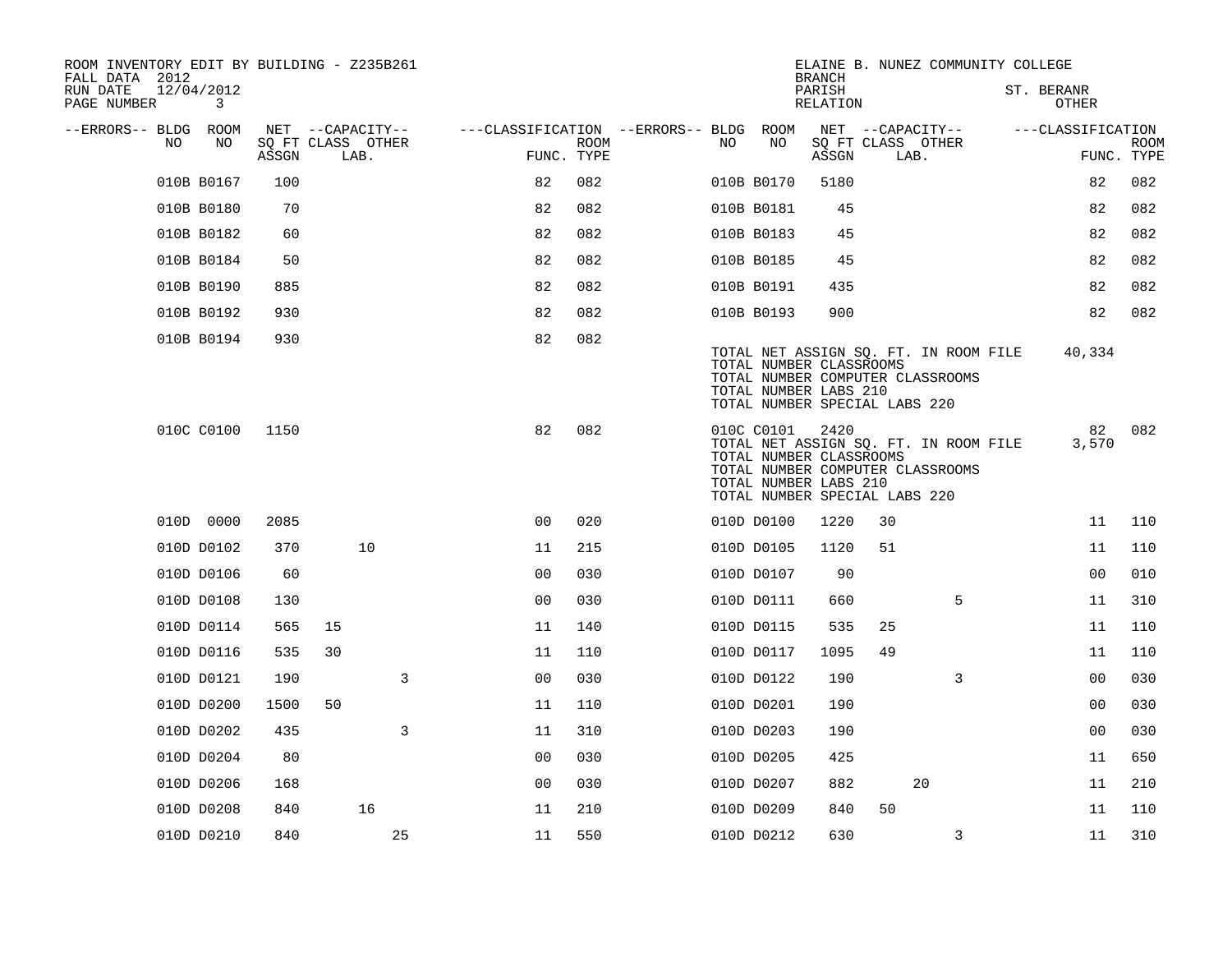| ROOM INVENTORY EDIT BY BUILDING - Z235B261<br>FALL DATA 2012 |                              |       |    |                           |                                   |                           |      |                                                                                   | <b>BRANCH</b>      |    | ELAINE B. NUNEZ COMMUNITY COLLEGE                                         |                                  |                           |
|--------------------------------------------------------------|------------------------------|-------|----|---------------------------|-----------------------------------|---------------------------|------|-----------------------------------------------------------------------------------|--------------------|----|---------------------------------------------------------------------------|----------------------------------|---------------------------|
| RUN DATE<br>PAGE NUMBER                                      | 12/04/2012<br>$\overline{4}$ |       |    |                           |                                   |                           |      |                                                                                   | PARISH<br>RELATION |    |                                                                           | ST. BERANR<br><b>OTHER</b>       |                           |
| --ERRORS-- BLDG ROOM                                         |                              |       |    | NET --CAPACITY--          | ---CLASSIFICATION --ERRORS-- BLDG |                           |      | ROOM                                                                              |                    |    | NET --CAPACITY--                                                          | ---CLASSIFICATION                |                           |
| NO.                                                          | NO                           | ASSGN |    | SQ FT CLASS OTHER<br>LAB. |                                   | <b>ROOM</b><br>FUNC. TYPE | NO.  | NO                                                                                | ASSGN              |    | SQ FT CLASS OTHER<br>LAB.                                                 |                                  | <b>ROOM</b><br>FUNC. TYPE |
|                                                              | 010D D0214                   | 90    |    | $\mathbf 1$               | 11                                | 310                       |      | TOTAL NUMBER CLASSROOMS<br>TOTAL NUMBER LABS 210<br>TOTAL NUMBER SPECIAL LABS 220 |                    |    | TOTAL NET ASSIGN SQ. FT. IN ROOM FILE<br>TOTAL NUMBER COMPUTER CLASSROOMS | 12,582<br>7<br>$\mathbf{1}$<br>2 |                           |
| 010F                                                         | 0000                         | 2750  |    |                           | 0 <sup>0</sup>                    | 020                       |      | 010F 0115                                                                         | 725                | 35 |                                                                           | 11                               | 110                       |
| 010F                                                         | 0116                         | 1040  | 45 |                           | 11                                | 110                       |      | 010F 0120                                                                         | 1040               | 30 |                                                                           | 11                               | 140                       |
| 010F                                                         | 0204                         | 750   | 35 |                           | 11                                | 110                       | 010F | 0207                                                                              | 750                | 35 |                                                                           | 11                               | 110                       |
| 010F                                                         | 0211                         | 400   | 26 |                           | 11                                | 110                       |      | 010F 0213                                                                         | 570                | 35 |                                                                           | 11                               | 110                       |
| 010F                                                         | 0214                         | 575   | 31 |                           | 11                                | 110                       | 010F | 0218                                                                              | 725                | 25 |                                                                           | 11                               | 140                       |
| 010F                                                         | 0220                         | 1400  | 30 |                           | 11                                | 110                       | 010F | 0231                                                                              | 1200               |    | 29                                                                        | 11                               | 270                       |
| 010F                                                         | 0301                         | 400   |    | 20                        | 11                                | 314                       | 010F | 0302                                                                              | 600                | 25 |                                                                           | 11                               | 110                       |
| 010F                                                         | 0303                         | 700   | 35 |                           | 11                                | 110                       | 010F | 0304                                                                              | 800                | 25 |                                                                           | 11                               | 140                       |
| 010F                                                         | 0307                         | 600   | 35 |                           | 11                                | 110                       | 010F | 0308                                                                              | 800                | 50 |                                                                           | 11                               | 110                       |
| 010F                                                         | 0312                         | 500   | 25 |                           | 11                                | 140                       |      | 010F 0314                                                                         | 415                | 30 |                                                                           | 11                               | 110                       |
|                                                              | 010F 0315                    | 600   | 35 |                           | 11                                | 110                       |      | 010F 10101                                                                        | 100                |    |                                                                           | 00                               | 020                       |
|                                                              | 010F 10102                   | 365   |    | 15                        | 46                                | 350                       |      | 010F 10104                                                                        | 95                 |    | $\mathbf{1}$                                                              | 11                               | 310                       |
|                                                              | 010F 10105                   | 430   |    | 12                        | 50                                | 630                       |      | 010F 10107                                                                        | 80                 |    |                                                                           | 50                               | 731                       |
|                                                              | 010F 10109                   | 65    |    |                           | 0 <sub>0</sub>                    | 030                       |      | 010F 10111                                                                        | 430                |    |                                                                           | 0 <sub>0</sub>                   | 030                       |
|                                                              | 010F 10115                   | 320   |    | 5                         | 0 <sub>0</sub>                    | 030                       |      | 010F 10116                                                                        | 55                 |    |                                                                           | 0 <sub>0</sub>                   | 030                       |
|                                                              | 010F 10117                   | 47    |    |                           | 0 <sub>0</sub>                    | 010                       |      | 010F 10119                                                                        | 320                |    | 5                                                                         | 0 <sub>0</sub>                   | 030                       |
|                                                              | 010F 10123                   | 35    |    |                           | 0 <sub>0</sub>                    | 030                       |      | 010F 10124                                                                        | 243                |    |                                                                           | 0 <sub>0</sub>                   | 030                       |
|                                                              | 010F 10125                   | 56    |    |                           | 0 <sub>0</sub>                    | 030                       |      | 010F 10126                                                                        | 625                | 24 |                                                                           | 11                               | 140                       |
|                                                              | 010F 10129                   | 40    |    | $\mathbf 1$               | 0 <sub>0</sub>                    | 030                       |      | 010F 10130                                                                        | 65                 |    |                                                                           | 44                               | 731                       |
|                                                              | 010F 10131                   | 974   |    | 5                         | 44                                | 310                       |      | 010F 10133                                                                        | 160                |    | $\overline{2}$                                                            | 44                               | 310                       |
|                                                              | 010F 10134                   | 108   |    |                           | 41                                | 731                       |      | 010F 10135                                                                        | 180                |    |                                                                           | 44                               | 710                       |
|                                                              | 010F 10136                   | 890   |    | 8                         | 41                                | 310                       |      | 010F 10137                                                                        | 355                |    | 20                                                                        | 41                               | 410                       |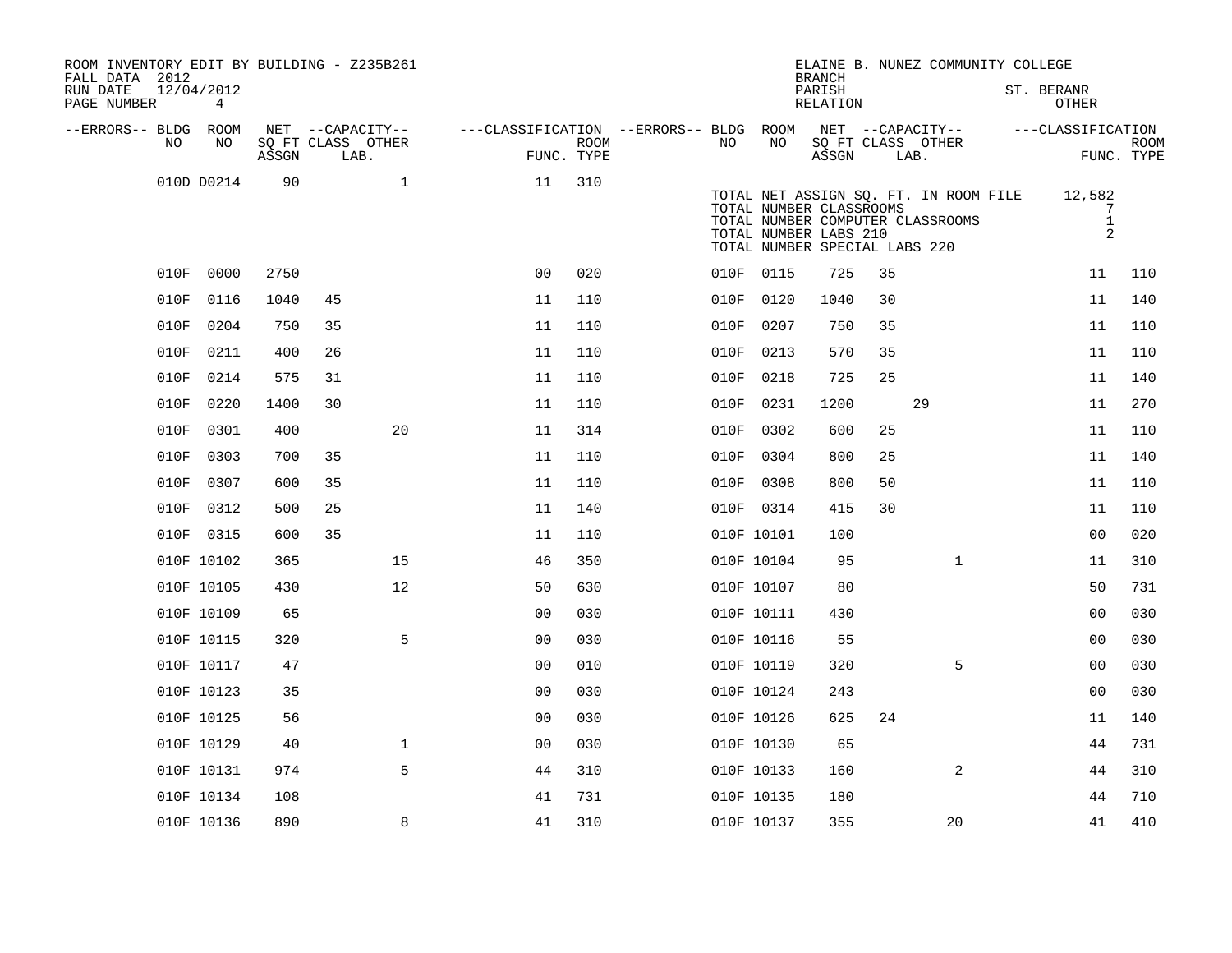| FALL DATA 2012          |    |                 |       | ROOM INVENTORY EDIT BY BUILDING - Z235B261 |                                   |             |   |    |            | <b>BRANCH</b>             | ELAINE B. NUNEZ COMMUNITY COLLEGE |                            |                           |
|-------------------------|----|-----------------|-------|--------------------------------------------|-----------------------------------|-------------|---|----|------------|---------------------------|-----------------------------------|----------------------------|---------------------------|
| RUN DATE<br>PAGE NUMBER |    | 12/04/2012<br>5 |       |                                            |                                   |             |   |    |            | PARISH<br><b>RELATION</b> |                                   | ST. BERANR<br><b>OTHER</b> |                           |
| --ERRORS-- BLDG         |    | ROOM            |       | NET --CAPACITY--                           | ---CLASSIFICATION --ERRORS-- BLDG |             |   |    | ROOM       |                           | NET --CAPACITY--                  | ---CLASSIFICATION          |                           |
|                         | NO | NO              | ASSGN | SQ FT CLASS OTHER<br>LAB.                  | FUNC. TYPE                        | <b>ROOM</b> |   | NO | NO         | ASSGN                     | SQ FT CLASS OTHER<br>LAB.         |                            | <b>ROOM</b><br>FUNC. TYPE |
|                         |    | 010F 10140      | 5575  | 100                                        | 41                                | 420         |   |    | 010F 10141 | 105                       | $\mathbf{1}$                      | 62                         | 310                       |
|                         |    | 010F 10142      | 110   | 2                                          | 62                                | 310         |   |    | 010F 10144 | 210                       | 3                                 | 62                         | 314                       |
| 9                       |    | 010F 10145      | 60    | $\mathbf 1$                                | 41                                | 410         | 9 |    | 010F 10146 | 60                        | $\mathbf{1}$                      | 41                         | 410                       |
|                         |    | 010F 10150      | 110   | 4                                          | 41                                | 420         |   |    | 010F 10151 | 205                       | $\mathbf{1}$                      | 41                         | 310                       |
|                         |    | 010F 10152      | 250   | $\mathbf 1$                                | 41                                | 310         |   |    | 010F 10153 | 180                       | $\mathbf{1}$                      | 41                         | 310                       |
| 9                       |    | 010F 10201      | 8000  | 150                                        | 41                                | 410         |   |    | 010F 10202 | 150                       | 6                                 | 41                         | 650                       |
|                         |    | 010F 10203      | 140   |                                            | 0 <sub>0</sub>                    | 030         |   |    | 010F 10205 | 440                       |                                   | 0 <sub>0</sub>             | 030                       |
|                         |    | 010F 10206      | 60    |                                            | 0 <sub>0</sub>                    | 030         |   |    | 010F 10208 | 250                       | 5                                 | 0 <sub>0</sub>             | 030                       |
|                         |    | 010F 10209      | 80    |                                            | 0 <sub>0</sub>                    | 030         |   |    | 010F 10210 | 70                        |                                   | 0 <sub>0</sub>             | 010                       |
|                         |    | 010F 10212      | 250   | 5                                          | 0 <sub>0</sub>                    | 030         |   |    | 010F 10217 | 240                       |                                   | 0 <sub>0</sub>             | 030                       |
|                         |    | 010F 10218      | 30    |                                            | 0 <sub>0</sub>                    | 030         |   |    | 010F 10219 | 55                        |                                   | 0 <sub>0</sub>             | 030                       |
|                         |    | 010F 10222      | 180   |                                            | 41                                | 440         |   |    | 010F 10223 | 240                       |                                   | 41                         | 440                       |
|                         |    | 010F 10224      | 150   | $\mathbf 1$                                | 41                                | 310         |   |    | 010F 10227 | 40                        | $\mathbf{1}$                      | 41                         | 410                       |
|                         |    | 010F 10228      | 40    | $\mathbf 1$                                | 41                                | 410         |   |    | 010F 10229 | 200                       | 3                                 | 41                         | 310                       |
|                         |    | 010F 10231      | 105   | 2                                          | 41                                | 310         |   |    | 010F 10232 | 115                       | 2                                 | 41                         | 325                       |
|                         |    | 010F 10301      | 100   | 2                                          | 11                                | 325         |   |    | 010F 10305 | 440                       |                                   | 00                         | 030                       |
|                         |    | 010F 10307      | 80    |                                            | 0 <sub>0</sub>                    | 030         |   |    | 010F 10309 | 255                       | 5                                 | 0 <sub>0</sub>             | 030                       |
|                         |    | 010F 10310      | 70    |                                            | 0 <sub>0</sub>                    | 010         |   |    | 010F 10311 | 65                        |                                   | 00                         | 030                       |
|                         |    | 010F 10312      | 255   | 5                                          | 0 <sub>0</sub>                    | 030         |   |    | 010F 11047 | 70                        |                                   | 62                         | 315                       |
|                         |    | 010F 20103      | 115   | 2                                          | 50                                | 313         |   |    | 010F 20104 | 90                        | $\mathbf{1}$                      | 50                         | 315                       |
|                         |    | 010F 20106      | 90    | 4                                          | 50                                | 313         |   |    | 010F 20107 | 140                       | $\mathbf{1}$                      | 51                         | 310                       |
|                         |    | 010F 20108      | 140   | 1                                          | 51                                | 325         |   |    | 010F 20109 | 180                       | $\mathbf{1}$                      | 56                         | 310                       |
|                         |    | 010F 20110      | 175   | $\mathbf{1}$                               | 55                                | 310         |   |    | 010F 20111 | 175                       | $\mathbf{1}$                      | 55                         | 310                       |
|                         |    | 010F 20112      | 170   |                                            | 54                                | 325         |   |    | 010F 20114 | 690                       | 30                                | 11                         | 110                       |
|                         |    | 010F 20119      | 1175  | 30                                         | 11                                | 110         |   |    | 010F 20120 | 970                       | 20                                | 50                         | 630                       |
|                         |    | 010F 20121      | 40    | $\mathbf 1$                                | 00                                | 030         |   |    | 010F 20122 | 535                       |                                   | 0 <sub>0</sub>             | 030                       |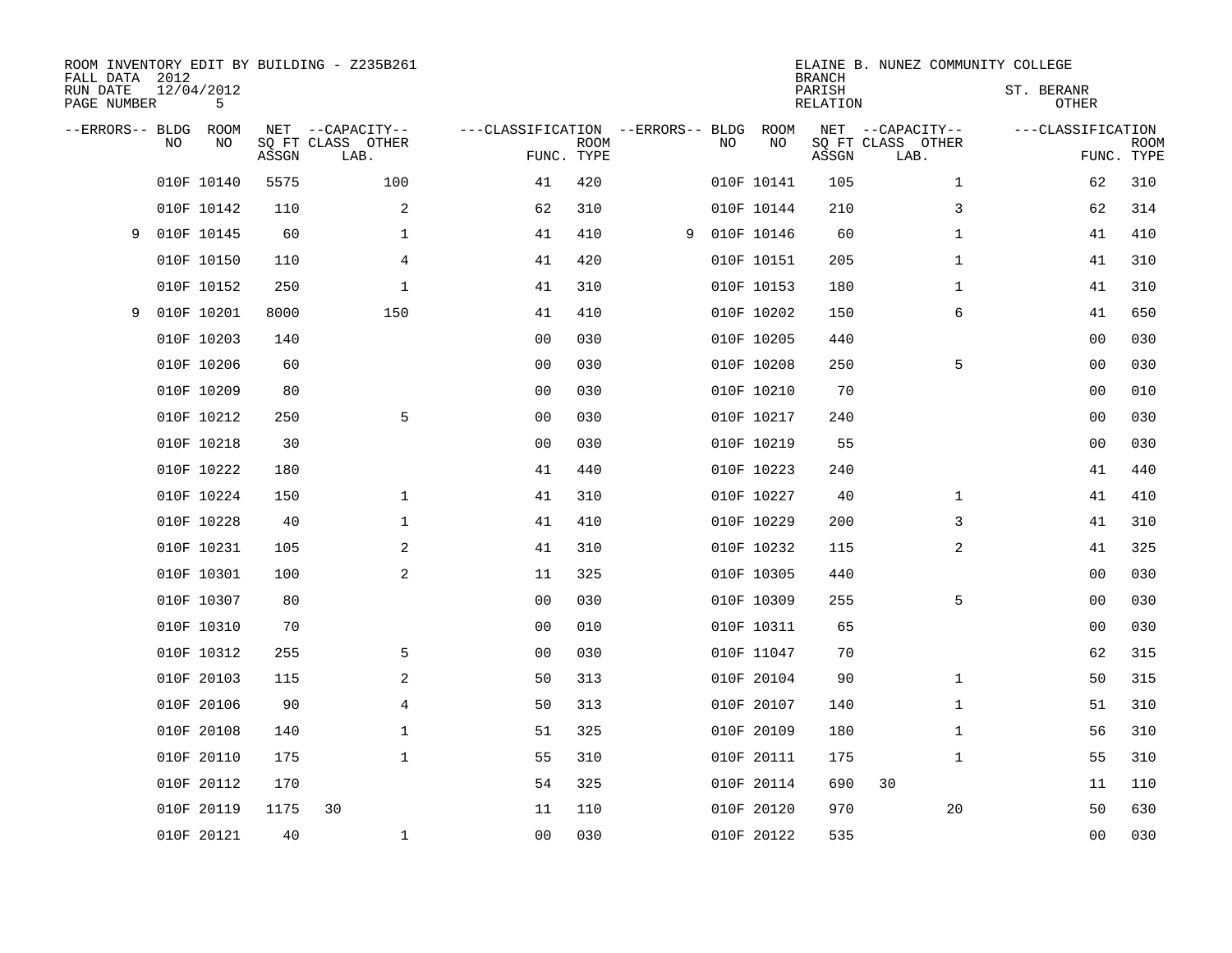| FALL DATA 2012          |     |                 |       | ROOM INVENTORY EDIT BY BUILDING - Z235B261 |                |             |                                   |     |                                                  | <b>BRANCH</b>      | ELAINE B. NUNEZ COMMUNITY COLLEGE                                                                          |                            |             |
|-------------------------|-----|-----------------|-------|--------------------------------------------|----------------|-------------|-----------------------------------|-----|--------------------------------------------------|--------------------|------------------------------------------------------------------------------------------------------------|----------------------------|-------------|
| RUN DATE<br>PAGE NUMBER |     | 12/04/2012<br>6 |       |                                            |                |             |                                   |     |                                                  | PARISH<br>RELATION |                                                                                                            | ST. BERANR<br><b>OTHER</b> |             |
| --ERRORS-- BLDG ROOM    |     |                 |       | NET --CAPACITY--                           |                |             | ---CLASSIFICATION --ERRORS-- BLDG |     | ROOM                                             |                    | NET --CAPACITY--                                                                                           | ---CLASSIFICATION          |             |
|                         | NO. | NO              | ASSGN | SQ FT CLASS OTHER<br>LAB.                  | FUNC. TYPE     | <b>ROOM</b> |                                   | NO. | NO                                               | ASSGN              | SQ FT CLASS OTHER<br>LAB.                                                                                  | FUNC. TYPE                 | <b>ROOM</b> |
|                         |     | 010F 20123      | 60    |                                            | 0 <sub>0</sub> | 030         |                                   |     | 010F 20125                                       | 200                |                                                                                                            | 00                         | 030         |
| 9                       |     | 010F 20128      | 1720  | 17                                         | 50             | 610         |                                   |     | 010F 20133                                       | 3920               | 383                                                                                                        | 50                         | 610         |
|                         |     | 010F 20135      | 650   |                                            | 0 <sub>0</sub> | 020         |                                   |     | 010F 20137                                       | 240                | 5                                                                                                          | 0 <sub>0</sub>             | 030         |
|                         |     | 010F 20139      | 235   | 5                                          | 0 <sub>0</sub> | 030         |                                   |     | 010F 20140                                       | 350                |                                                                                                            | 0 <sub>0</sub>             | 030         |
|                         |     | 010F 20148      | 95    | $\mathbf 1$                                | 11             | 310         |                                   |     | 010F 20149                                       | 115                |                                                                                                            | 00                         | 030         |
|                         |     | 010F 20202      | 115   |                                            | 64             | 710         |                                   |     | 010F 20203                                       | 110                | $\overline{2}$                                                                                             | 11                         | 310         |
|                         |     | 010F 20205      | 115   | $\mathbf 1$                                | 11             | 325         |                                   |     | 010F 20206                                       | 120                | 2                                                                                                          | 53                         | 310         |
|                         |     | 010F 20208      | 105   | $\mathbf 1$                                | 46             | 325         |                                   |     | 010F 20209                                       | 200                | $\mathbf{1}$                                                                                               | 11                         | 313         |
|                         |     | 010F 20210      | 70    |                                            | 11             | 660         |                                   |     | 010F 20211                                       | 130                | 2                                                                                                          | 55                         | 310         |
|                         |     | 010F 20212      | 125   | 3                                          | 11             | 310         |                                   |     | 010F 20214                                       | 140                | $\mathbf{1}$                                                                                               | 11                         | 310         |
|                         |     | 010F 20215      | 125   | 1                                          | 11             | 325         |                                   |     | 010F 20216                                       | 260                | $\overline{a}$                                                                                             | 46                         | 313         |
|                         |     | 010F 20217      | 150   | $\mathbf{1}$                               | 11             | 325         |                                   |     | 010F 20219                                       | 15                 |                                                                                                            | 11                         | 315         |
|                         |     | 010F 20220      | 100   | $\mathbf 1$                                | 11             | 310         |                                   |     | 010F 20221                                       | 100                | $\mathbf{1}$                                                                                               | 11                         | 310         |
|                         |     | 010F 20222      | 100   | $\mathbf 1$                                | 11             | 310         |                                   |     | 010F 20223                                       | 110                | $\mathbf{1}$                                                                                               | 11                         | 310         |
|                         |     | 010F 20224      | 110   | $\mathbf 1$                                | 11             | 310         |                                   |     | 010F 20226                                       | 110                | $\mathbf{1}$                                                                                               | 11                         | 310         |
|                         |     | 010F 20227      | 240   | 2                                          | 11             | 310         |                                   |     | 010F 20228                                       | 110                | 2                                                                                                          | 46                         | 325         |
|                         |     | 010F 20229      | 180   | $\mathbf 1$                                | 46             | 325         |                                   |     | 010F 20232                                       | 320                | 2                                                                                                          | 62                         | 325         |
|                         |     | 010F 20234      | 200   |                                            | 00             | 030         |                                   |     | 010F 20236                                       | 125                |                                                                                                            | 0 <sub>0</sub>             | 030         |
|                         |     | 010F 20240      | 70    |                                            | 0 <sub>0</sub> | 020         |                                   |     | 010F 20242                                       | 275                |                                                                                                            | 00                         | 030         |
|                         |     | 010F 20306      | 1400  | 12                                         | 15             | 310         |                                   |     | 010F 20309                                       | 100                | $\mathbf{1}$                                                                                               | 11                         | 325         |
|                         |     | 010F 20310      | 75    |                                            | 0 <sub>0</sub> | 010         |                                   |     | TOTAL NUMBER CLASSROOMS<br>TOTAL NUMBER LABS 210 |                    | TOTAL NET ASSIGN SQ. FT. IN ROOM FILE<br>TOTAL NUMBER COMPUTER CLASSROOMS<br>TOTAL NUMBER SPECIAL LABS 220 | 49,777<br>16<br>5          |             |
|                         |     | 010G 0000       | 529   |                                            | 0 <sub>0</sub> | 020         |                                   |     | 010G 0101                                        | 875                |                                                                                                            | 50                         | 650         |
|                         |     | 010G 0102       | 173   |                                            | 50             | 630         |                                   |     | 010G 0104                                        | 24                 |                                                                                                            | 0 <sub>0</sub>             | 030         |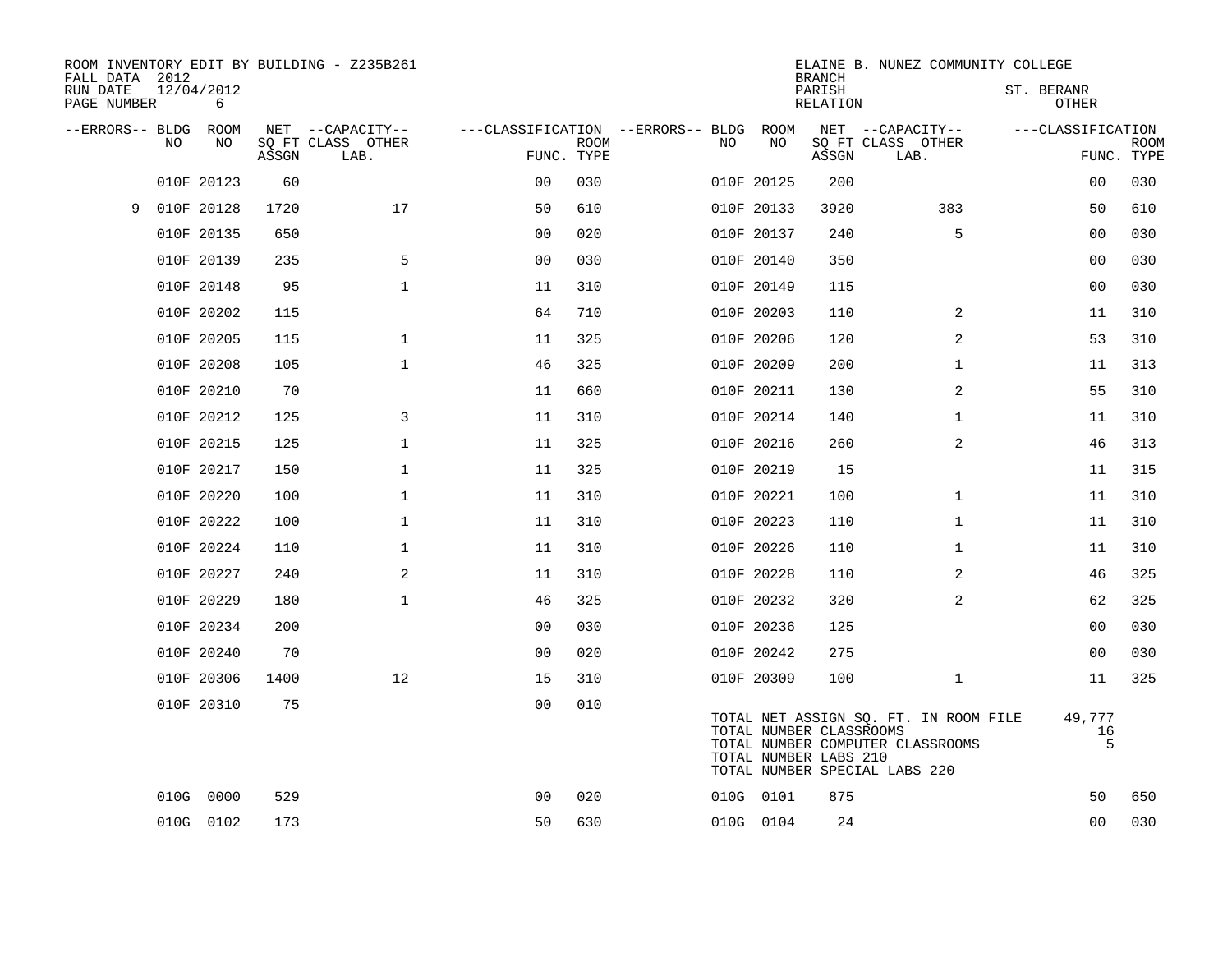| ROOM INVENTORY EDIT BY BUILDING - Z235B261<br>FALL DATA 2012 |                           |                                        | <b>BRANCH</b>                                                                                                                              | ELAINE B. NUNEZ COMMUNITY COLLEGE           |                           |
|--------------------------------------------------------------|---------------------------|----------------------------------------|--------------------------------------------------------------------------------------------------------------------------------------------|---------------------------------------------|---------------------------|
| 12/04/2012<br>RUN DATE<br>PAGE NUMBER<br>7                   |                           |                                        | PARISH<br>RELATION                                                                                                                         |                                             | ST. BERANR<br>OTHER       |
| --ERRORS-- BLDG ROOM                                         | NET --CAPACITY--          | ---CLASSIFICATION --ERRORS-- BLDG ROOM |                                                                                                                                            | NET --CAPACITY--                            | ---CLASSIFICATION         |
| NO<br>NO<br>ASSGN                                            | SQ FT CLASS OTHER<br>LAB. | ROOM<br>FUNC. TYPE                     | NO.<br>NO<br>ASSGN                                                                                                                         | SQ FT CLASS OTHER<br>LAB.                   | <b>ROOM</b><br>FUNC. TYPE |
| 010G<br>0105<br>224                                          | 0 <sub>0</sub>            | 030                                    | 010G 0106<br>193                                                                                                                           | 3                                           | 0 <sub>0</sub><br>030     |
| 010G 0107<br>160                                             | 2<br>0 <sub>0</sub>       | 030                                    | 010G 0108<br>24                                                                                                                            |                                             | 0 <sub>0</sub><br>030     |
| 010G 0109<br>202                                             | 11                        | 731                                    | 010G 0110<br>162                                                                                                                           |                                             | 030<br>0 <sub>0</sub>     |
| 010G 0113<br>30                                              | 0 <sub>0</sub>            | 010                                    | 010G 0114<br>48                                                                                                                            |                                             | 0 <sub>0</sub><br>030     |
| 010G 0115<br>38                                              | 11                        | 731                                    | 010G 0116<br>40                                                                                                                            |                                             | 115<br>11                 |
| 010G 0117<br>170                                             | 2<br>0 <sub>0</sub>       | 030                                    | 010G 0118<br>155                                                                                                                           | 3                                           | 00<br>030                 |
| 010G 0119<br>230                                             | 0 <sub>0</sub>            | 030                                    | 255<br>010G 0123                                                                                                                           | 5                                           | 030<br>0 <sub>0</sub>     |
| 010G 0124<br>265                                             | 5<br>0 <sub>0</sub>       | 030                                    | 010G 0126<br>138                                                                                                                           | $\mathbf{1}$                                | 310<br>40                 |
| 010G 0127<br>20                                              | 11                        | 315                                    | 010G 0128<br>133                                                                                                                           | $\mathbf{1}$                                | 40<br>310                 |
| 010G 0129<br>22                                              | 11                        | 315                                    | 010G 0131<br>208                                                                                                                           |                                             | 030<br>00                 |
| 010G 0132<br>10                                              | 11                        | 731                                    | 010G 0133<br>10                                                                                                                            |                                             | 731<br>11                 |
| 85<br>010G PAC100                                            | $\mathbf{1}$<br>46        | 310                                    | 010G PAC101<br>80                                                                                                                          | $\mathbf{1}$                                | 46<br>310                 |
| 010G PAC102<br>200                                           | $\mathbf 1$<br>46         | 313                                    | 010G PAC103<br>320                                                                                                                         | 2                                           | 46<br>310                 |
| 010G PAC104<br>250                                           | 9<br>46                   | 350                                    | 600<br>010G PAC105                                                                                                                         | 31                                          | 110<br>11                 |
| 010G PAC106<br>700                                           | 33<br>11                  | 110                                    | 010G PAC107<br>8400                                                                                                                        | 47                                          | 220<br>11                 |
| 010G PAC108<br>800                                           | 39<br>11                  | 110                                    | 652<br>010G PAC121                                                                                                                         | 20                                          | 140<br>11                 |
| 010G PAC122<br>575                                           | 30<br>11                  | 110                                    |                                                                                                                                            |                                             |                           |
|                                                              |                           |                                        | TOTAL NUMBER CLASSROOMS                                                                                                                    | TOTAL NET ASSIGN SQ. FT. IN ROOM FILE       | 14,323<br>4               |
|                                                              |                           |                                        | TOTAL NUMBER COMPUTER CLASSROOMS<br>TOTAL NUMBER LABS 210                                                                                  |                                             | $\mathbf{1}$              |
|                                                              |                           |                                        | TOTAL NUMBER SPECIAL LABS 220                                                                                                              |                                             | $\mathbf{1}$              |
| 010I T0100<br>700                                            | 20<br>11                  | 115                                    | 010I T0101<br>480<br>TOTAL NUMBER CLASSROOMS<br>TOTAL NUMBER COMPUTER CLASSROOMS<br>TOTAL NUMBER LABS 210<br>TOTAL NUMBER SPECIAL LABS 220 | 12<br>TOTAL NET ASSIGN SQ. FT. IN ROOM FILE | 410<br>11<br>1,180        |
| 720<br>$010J J - 001$                                        | $7\phantom{.0}$<br>63     | 750                                    | $010J J - 002$<br>720                                                                                                                      | 18                                          | 61<br>310                 |
| $010J J - 003$<br>720                                        | 17<br>46                  | 310                                    | $010J J - 004$<br>720                                                                                                                      | 26                                          | 11<br>110                 |
| 720<br>$010J J - 005$                                        | 10                        | 660                                    | 720<br>$010J J - 006$                                                                                                                      |                                             | 10<br>660                 |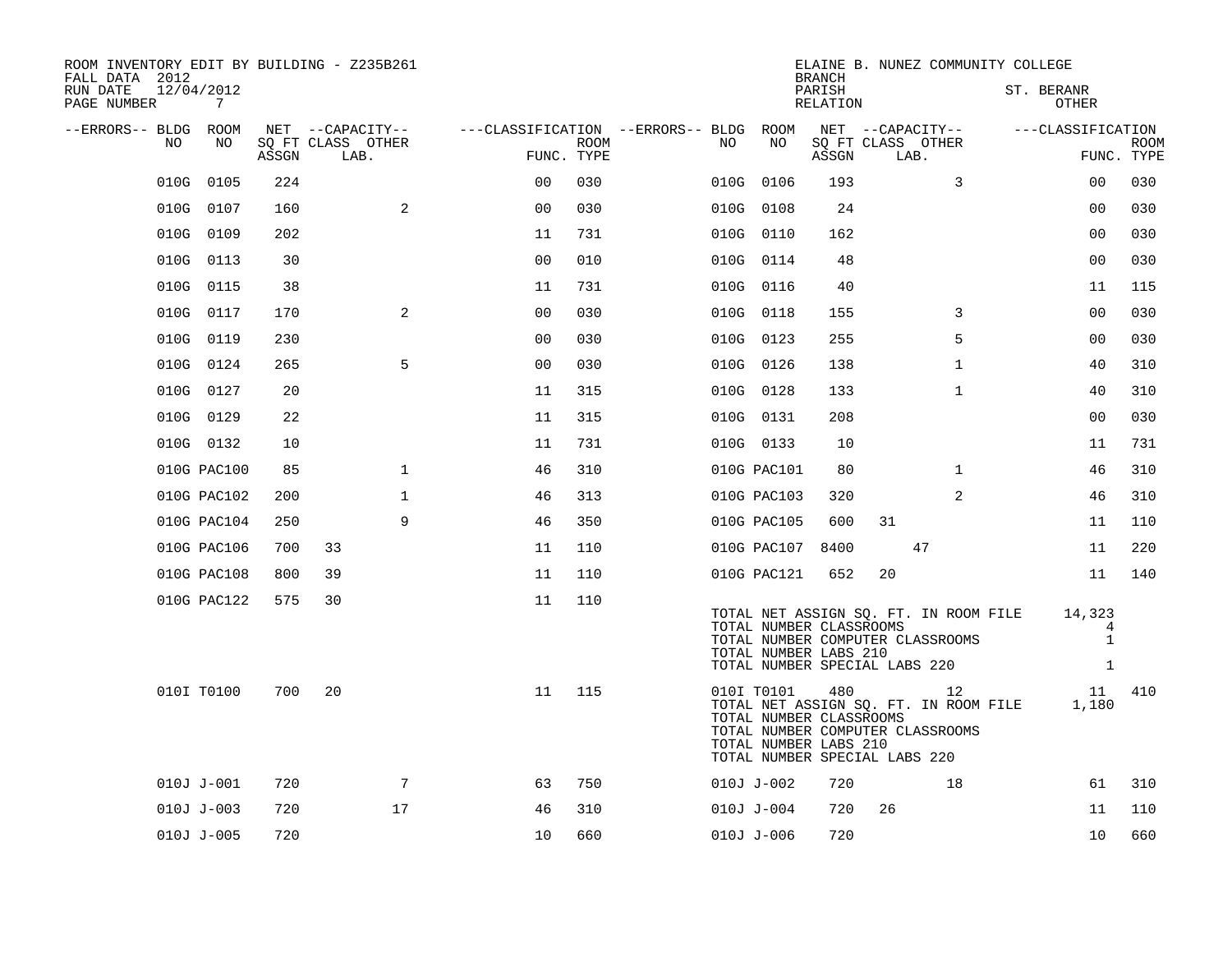| ROOM INVENTORY EDIT BY BUILDING - Z235B261<br>FALL DATA 2012 |                |       |                                               |                |                |             |                                   |    |                                                                | <b>BRANCH</b>      |                                               | ELAINE B. NUNEZ COMMUNITY COLLEGE                                         |                        |                           |
|--------------------------------------------------------------|----------------|-------|-----------------------------------------------|----------------|----------------|-------------|-----------------------------------|----|----------------------------------------------------------------|--------------------|-----------------------------------------------|---------------------------------------------------------------------------|------------------------|---------------------------|
| 12/04/2012<br>RUN DATE<br>PAGE NUMBER                        | 8              |       |                                               |                |                |             |                                   |    |                                                                | PARISH<br>RELATION |                                               |                                                                           | ST. BERANR<br>OTHER    |                           |
| --ERRORS-- BLDG<br>NO                                        | ROOM<br>NO     | ASSGN | NET --CAPACITY--<br>SQ FT CLASS OTHER<br>LAB. |                | FUNC. TYPE     | <b>ROOM</b> | ---CLASSIFICATION --ERRORS-- BLDG | NO | ROOM<br>NO                                                     | ASSGN              | NET --CAPACITY--<br>SQ FT CLASS OTHER<br>LAB. |                                                                           | ---CLASSIFICATION      | <b>ROOM</b><br>FUNC. TYPE |
|                                                              | 010J J-007     | 720   |                                               | 23             | 11             | 310         |                                   |    | $010J J - 008$                                                 | 720                |                                               | 25                                                                        | 11                     | 310                       |
|                                                              | $010J J - 009$ | 240   |                                               | $\overline{4}$ | 00             | 030         |                                   |    | 010J J-010                                                     | 240                |                                               | 6                                                                         | 00                     | 030                       |
|                                                              | 010J J-011     | 720   | 30                                            |                | 11             | 110         |                                   |    | 010J J-012                                                     | 720                |                                               | 26                                                                        | 52                     | 310                       |
|                                                              | $010J J - 013$ | 720   | 30                                            |                | 15             | 110         |                                   |    | 010J J-014<br>TOTAL NUMBER CLASSROOMS<br>TOTAL NUMBER LABS 210 | 720                | 20<br>TOTAL NUMBER SPECIAL LABS 220           | TOTAL NET ASSIGN SO. FT. IN ROOM FILE<br>TOTAL NUMBER COMPUTER CLASSROOMS | 15<br>8,640<br>4       | 110                       |
|                                                              | 010K 0000      | 1076  |                                               |                | 0 <sup>0</sup> | 020         |                                   |    | TOTAL NUMBER CLASSROOMS<br>TOTAL NUMBER LABS 210               |                    | TOTAL NUMBER SPECIAL LABS 220                 | TOTAL NET ASSIGN SO. FT. IN ROOM FILE<br>TOTAL NUMBER COMPUTER CLASSROOMS |                        |                           |
|                                                              | 010L L0100     | 319   | 10                                            |                | 11             | 220         |                                   |    | 010L L0101<br>TOTAL NUMBER CLASSROOMS<br>TOTAL NUMBER LABS 210 | 132                | TOTAL NUMBER SPECIAL LABS 220                 | TOTAL NET ASSIGN SO. FT. IN ROOM FILE<br>TOTAL NUMBER COMPUTER CLASSROOMS | 00 <sup>o</sup><br>319 | 030                       |